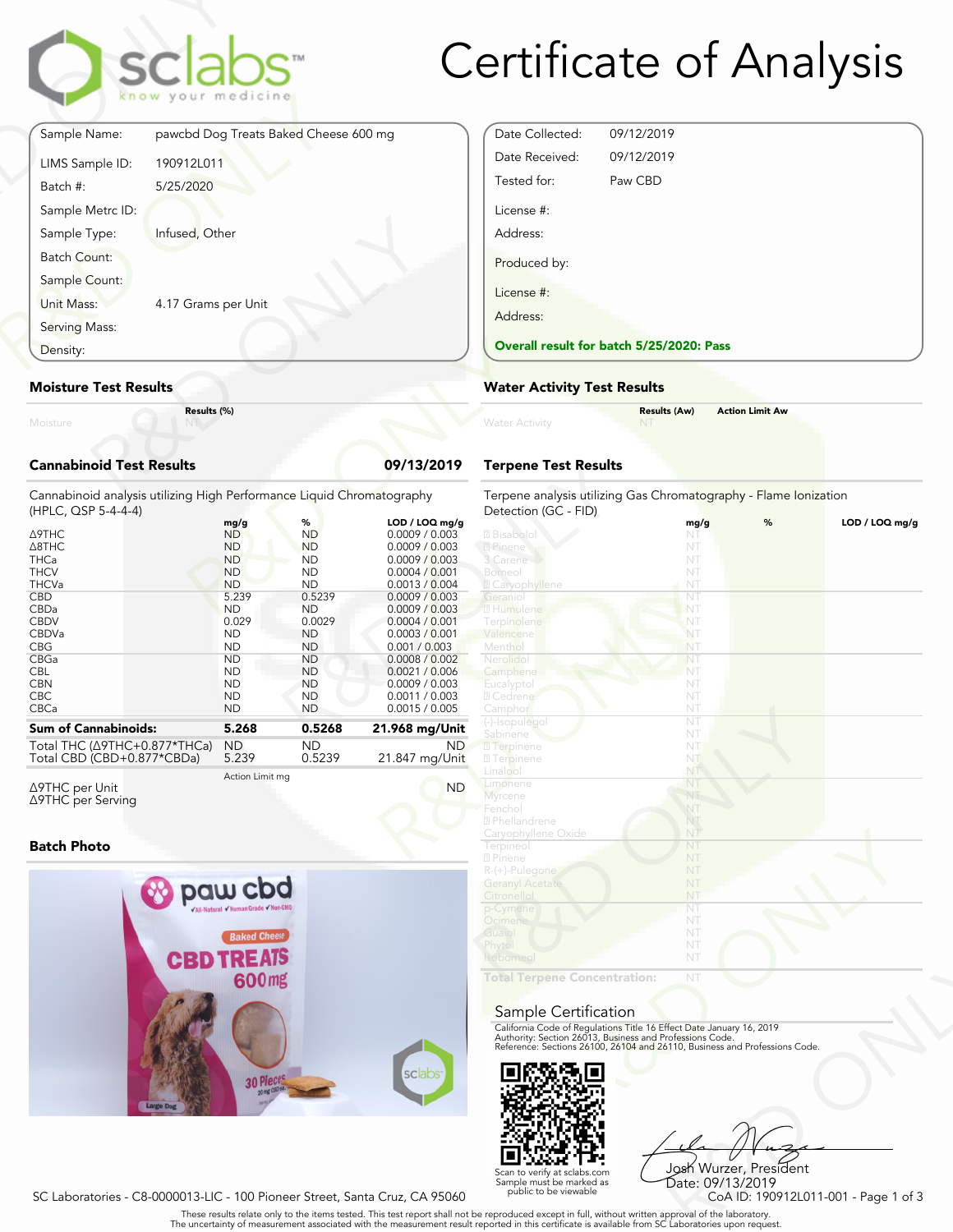

# Certificate of Analysis

| Sample Name:        | pawcbd Dog Treats Baked Cheese 600 mg |
|---------------------|---------------------------------------|
| LIMS Sample ID:     | 190912L011                            |
| Batch #:            | 5/25/2020                             |
| Sample Metrc ID:    |                                       |
| Sample Type:        | Infused, Other                        |
| <b>Batch Count:</b> |                                       |
| Sample Count:       |                                       |
| Unit Mass:          | 4.17 Grams per Unit                   |
| Serving Mass:       |                                       |
| Density:            |                                       |

# **Pesticide Test Results**

| Density:                                                           |                                                                                                            | <b>Overall result for batc</b> |
|--------------------------------------------------------------------|------------------------------------------------------------------------------------------------------------|--------------------------------|
| <b>Pesticide Test Results</b>                                      | <b>Pesticide Test Results</b>                                                                              |                                |
| Pesticide, Fungicide and plant growth regulator analysis utilizing | Pesticide, Fungicide and                                                                                   |                                |
|                                                                    | HPLC-Mass Spectrometry and GC-Mass Spectrometry<br>$LOD / LOQ$ µg/g<br>Results (µg/g)<br>Action Limit µg/g | <b>HPLC-Mass Spectrometry</b>  |
| Abamectin                                                          | NT                                                                                                         | Aldicarb                       |
| Acephate                                                           | NT                                                                                                         | Carbofuran                     |
| Acequinocyl                                                        | NT                                                                                                         | Chlordane                      |
| Acetamiprid                                                        | NT                                                                                                         | Chlorfenapyr                   |
| Azoxystrobin                                                       | NT                                                                                                         | Chlorpyritos                   |
| <b>Bifenazate</b>                                                  | NT                                                                                                         | Coumaphos                      |
| <b>Bifenthrin</b>                                                  | NT                                                                                                         | <b>Daminozide</b>              |
| <b>Boscalid</b>                                                    | NT                                                                                                         | <b>DDVP</b> (Dichlorvos)       |
| Captan                                                             | NT                                                                                                         | <b>Dimethoate</b>              |
| Carbaryl                                                           | NT                                                                                                         | Ethoprop(hos)                  |
| Chlorantraniliprole                                                | NT                                                                                                         | Etofenprox                     |
| Clofentezine                                                       | NT                                                                                                         | Fenoxycarb                     |
| Cyfluthrin                                                         | NT                                                                                                         | Fipronil                       |
| Cypermethrin                                                       | NT                                                                                                         | Imazali                        |
| Diazinon                                                           | NT                                                                                                         | Methiocarb                     |
| Dimethomorph                                                       | NT                                                                                                         | Methyl parathion               |
| Etoxazole                                                          | NT                                                                                                         | Mevinphos                      |
| Fenhexamid                                                         | NT                                                                                                         | Paclobutrazol                  |
| Fenpyroximate                                                      | NT                                                                                                         | Propoxur                       |
| Flonicamid                                                         | NT                                                                                                         | Spiroxamine                    |
| Fludioxonil                                                        | NT                                                                                                         | Thiacloprid                    |
| Hexythiazox                                                        | NT                                                                                                         |                                |
| Imidacloprid                                                       | NT                                                                                                         |                                |
| Kresoxim-methyl                                                    | NT                                                                                                         | <b>Heavy Metal Test Res</b>    |
| Malathion                                                          | NT                                                                                                         |                                |
| Metalaxyl                                                          | NT                                                                                                         |                                |
| Methomyl                                                           | NT                                                                                                         | Heavy metal analysis utiliz    |
| Myclobutanil                                                       | NT                                                                                                         | Spectrometry (ICP-MS)          |
| Naled                                                              | NT                                                                                                         |                                |
| Oxamyl                                                             | NT                                                                                                         | Cadmium                        |
| Pentachloronitrobenzene                                            | NT<br>NT                                                                                                   | Lead                           |
| Permethrin                                                         | NT                                                                                                         | Arsenic                        |
| Phosmet                                                            | NT                                                                                                         | Mercury                        |
| Piperonylbutoxide<br>Prallethrin                                   | NT                                                                                                         |                                |
|                                                                    | NT                                                                                                         |                                |
| Propiconazole                                                      | NT                                                                                                         |                                |
| Pyrethrins<br>Pyridaben                                            | NT                                                                                                         |                                |
| Spinetoram                                                         | NT                                                                                                         |                                |
| Spinosad                                                           | NT                                                                                                         |                                |
| Spiromesiten                                                       | NT                                                                                                         |                                |
| Spirotetramat                                                      | NT                                                                                                         |                                |
| Tebuconazole                                                       | NT                                                                                                         |                                |
| Thiamethoxam                                                       | NT                                                                                                         |                                |
|                                                                    |                                                                                                            |                                |

# **Mycotoxin Test Results**

Mycotoxin analysis utilizing HPLC-Mass Spectrometry **Results (μg/kg) Action Limit μg/kg LOD / LOQ μg/kg** NT

| Date Collected: | 09/12/2019                               |
|-----------------|------------------------------------------|
| Date Received:  | 09/12/2019                               |
| Tested for:     | Paw CBD                                  |
| License #:      |                                          |
| Address:        |                                          |
| Produced by:    |                                          |
| License #:      |                                          |
| Address:        |                                          |
|                 | Overall result for batch 5/25/2020: Pass |

# **Pesticide Test Results**

| $LOD / LOQ \mu g/g$<br>Aldicarb | Results (µg/g)<br>NT | Action Limit µg/g | $LOD / LOQ \mu g/g$ |
|---------------------------------|----------------------|-------------------|---------------------|
| Carbofuran                      | NT                   |                   |                     |
| Chlordane                       | NT                   |                   |                     |
| Chlorfenapyr                    | NT                   |                   |                     |
| Chlorpyrifos                    | NT                   |                   |                     |
| Coumaphos                       | NT                   |                   |                     |
| <b>Daminozide</b>               | NT                   |                   |                     |
| <b>DDVP</b> (Dichlorvos)        | NT                   |                   |                     |
| <b>Dimethoate</b>               | NT                   |                   |                     |
| Ethoprop(hos)                   | NT                   |                   |                     |
| Etofenprox                      | NT                   |                   |                     |
| Fenoxycarb                      | NT                   |                   |                     |
| Fipronil                        | NT                   |                   |                     |
| Imazalil                        | NT                   |                   |                     |
| Methiocarb                      | NT                   |                   |                     |
| Methyl parathion                | NT                   |                   |                     |
| Mevinphos                       | NŤ                   |                   |                     |
| Paclobutrazol                   | NT                   |                   |                     |
| Propoxur                        | NT                   |                   |                     |
| Spiroxamine                     | NT                   |                   |                     |
| Thiacloprid                     | NT                   |                   |                     |
| <b>Heavy Metal Test Results</b> |                      |                   |                     |

# **Heavy Metal Test Results**

| Spectrometry (ICP-MS) | Heavy metal analysis utilizing Inductively Coupled Plasma Mass                                                                                                                                                 |                     |
|-----------------------|----------------------------------------------------------------------------------------------------------------------------------------------------------------------------------------------------------------|---------------------|
|                       | Results (µg/g)<br>Action Limit µg/g                                                                                                                                                                            | $LOD / LOQ \mu g/g$ |
| Cadmium<br>Lead       | NT                                                                                                                                                                                                             |                     |
| Arsenic               |                                                                                                                                                                                                                |                     |
| Mercury               |                                                                                                                                                                                                                |                     |
|                       |                                                                                                                                                                                                                |                     |
|                       |                                                                                                                                                                                                                |                     |
|                       |                                                                                                                                                                                                                |                     |
|                       |                                                                                                                                                                                                                |                     |
|                       |                                                                                                                                                                                                                |                     |
|                       |                                                                                                                                                                                                                |                     |
|                       |                                                                                                                                                                                                                |                     |
|                       |                                                                                                                                                                                                                |                     |
|                       |                                                                                                                                                                                                                |                     |
| Sample Certification  |                                                                                                                                                                                                                |                     |
|                       |                                                                                                                                                                                                                |                     |
|                       | California Code of Regulations Title 16 Effect Date January 16, 2019<br>Authority: Section 26013, Business and Professions Code.<br>Reference: Sections 26100, 26104 and 26110, Business and Professions Code. |                     |
|                       |                                                                                                                                                                                                                |                     |



Frect Date January 16, 2019<br>
Trofessions Code.<br>
110, Business and Professions Code.<br>
110, Business and Professions Code.<br>
108 Wurzer, President<br>
Date: 09/13/2019<br>
CoA ID: 190912L011-001 - Page 2 of 3<br>
pproval of the labora Josh Wurzer, President Date: 09/13/2019

SC Laboratories - C8-0000013-LIC - 100 Pioneer Street, Santa Cruz, CA 95060

. These results relate only to the items tested. This test report shall not be reproduced except in full, without written approval of the laboratory.<br>The uncertainty of measurement associated with the measurement result re